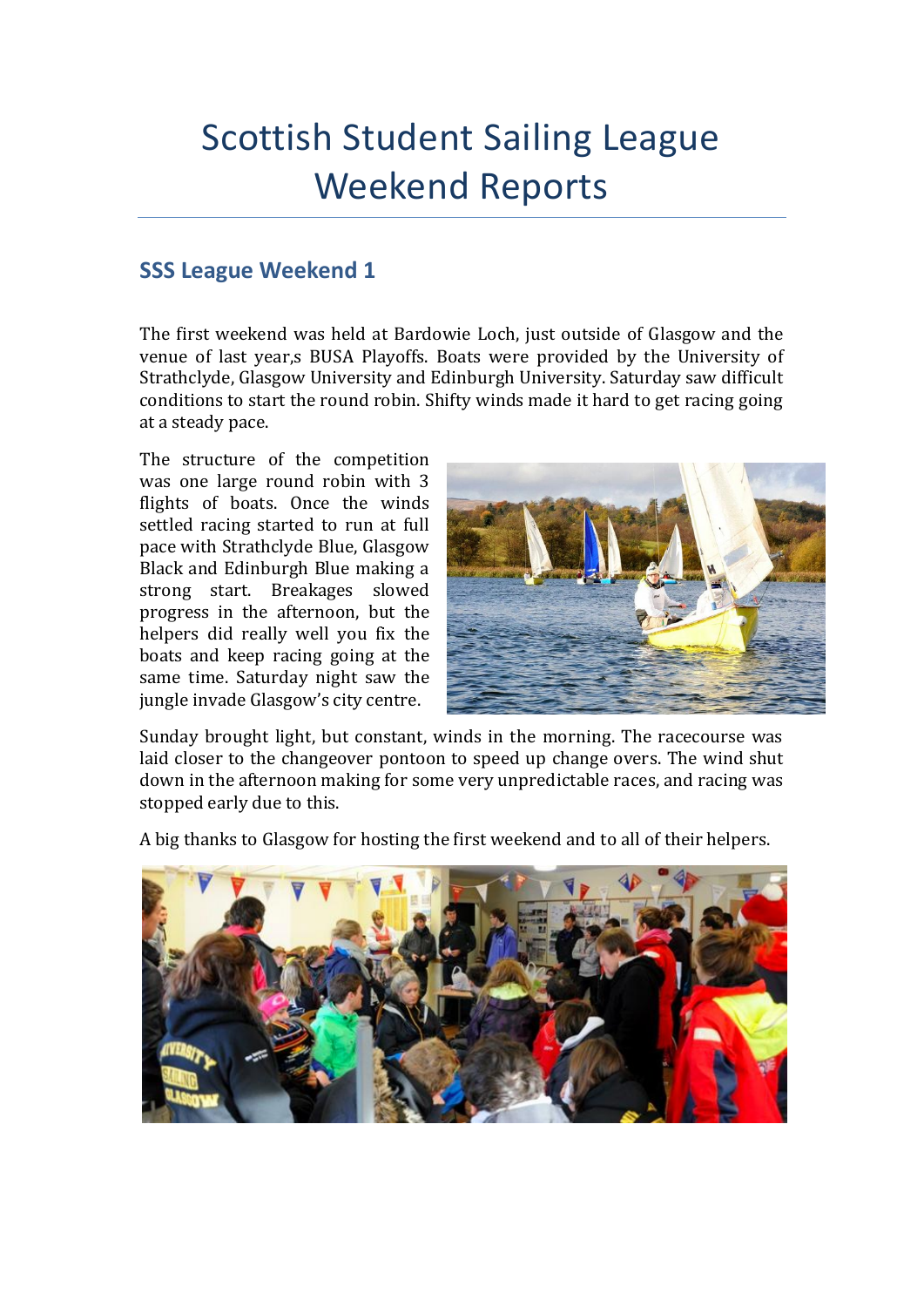## **SSS League Weekend 2**

Strathlcyde, also at Bardowie Loch, hosted the second weekend. With less than half the round robin left to complete, I was confident we would complete it and possibly have time to run leagues as well. The first race was due to start at 10 am, and, thanks to some very organized helpers, this was the case.

Racing got off to a good start with Dundee Black and Strathclyde White working



their way up the rankings. The wind held for the morning, and it was looking like the round robin might be finished by the end of the day. However, just after lunch time, the wind decided it wasn't playing fair. With 90-degree wind shifts, squalls and hail, racing was hampered and again had to be stopped early when the wind shut off. This was met

with cheers and some very quick packing up ahead of the second invasion of Glasgow city centre, this time by cartoons.

Having moved the first start forwards to 9:30, fog welcomed the sailors on Sunday morning and racing had to be postponed until 1 pm when the wind finally filled in enough for racing to take place. By this point there was only enough time to complete the round robin and racing was finished without having raced the leagues.

Thanks to Strathclyde for hosting this weekend and to all the helpers and umpires.